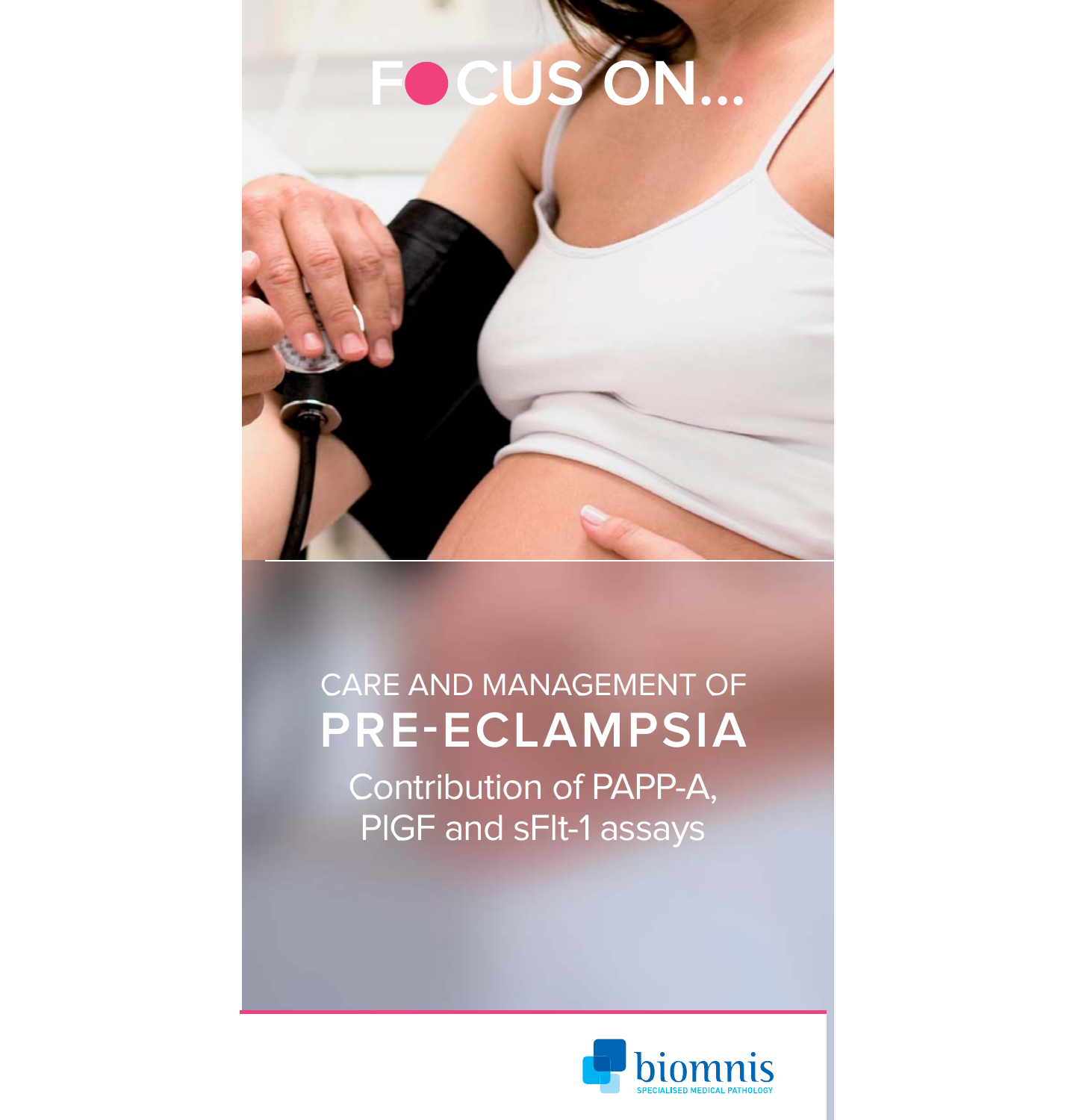## Pre-eclampsia: background

- Pre-eclampsia (PE) is defined as recent onset hypertension (arterial pressure ≥ 140/90 mmHg for 2 measurements at 4hr interval) and proteinuria (≥ 300 mg/24hr) after 20 weeks amenorrhea (WA) in *a priori* normotensive women. **>**
- Early onset (between 20 and 34 WA) is associated with a less favourable prognosis with higher fetal and maternal risks. **>**
- PE is a major cause of intrauterine growth retardation, responsible for a third of very premature births in France. **>**
- The incidence of PE in France is respectively from 1 to **>** 3% in nulliparous and 0.5 to 1.5% in multiparous females<sup>[1]</sup>. It is the second most frequent cause of maternal deaths of obstetric origin after postpartum hemorrhage.
- In severe forms (10% of cases), maternal, fetal and/or **>** neonatal complications can develop rapidly with serious complications and a potentially fatal prognosis.
- **>** Induced delivery may be proposed by the clinician based on the clinical signs of the patient and the impact on the fetus.

### **Every year 24,000 to 40,000 women in France are affected by PE (of a total of 800,000 pregnancies).**

**Assays of pre-eclampsia biomarkers can be used for:**

**SCREENING in the 1st trimester of pregnancy: > identifying patients at risk of developing preeclampsia who could benefit from preventive measures (for example, treatment with 150-160 mg aspirin implemented 16 WA)[2] and/or intensive outpatient monitoring.**

**NEW PREDICTIVE in the 2nd semester of > pregnancy: allows prediction or exclusion of preeclampsia several weeks in advance of its onset so that early care can be provided to prevent complications or the patient can be reassured and kept at home.**

## Screening in 1<sup>st</sup> trimester (11<sup>+0</sup> to 13<sup>+6</sup> WA)[3-5]

## **Benefits**

- Establish close obstetric monitoring **>**
- **•** Initiate aspirin therapy at low doses before 16 WA

## **Risk calculation**

"PE risk" patients can be screened for the presence of risk factors with the Doppler measurement of the pulsatility index (PI) of the uterine arteries (UAD), mean arterial pressure (MAP) and the assay of PAPP-A and PIGF biomarkers.

#### **Risk factors incorporated in the calculation**

- BMI **>**
- Geographical origin **>**
- Parity **>**
- Personal or family history of PE **>**
- Chronic high blood pressure, treated or not **>**
- Smoking **>**

## **Risk calculation**

In 2013, the Nicolaides team (Akolekar et al. 2013) has published a study with 58,884 single pregnancies, 2.4% of which with PE. The detection rate is better for early PEs and, compared to purely clinical information, the combination of biophysical and biochemical data significantly improves the detection rate.

#### **PE detection rate by risk analysis (after Akolekar, 2013)**

| <b>Parameters</b>                     | <b>PE</b> with birth<br><34 weeks |                                              | <b>PE</b> with birth<br><37 weeks |               | <b>PE with birth</b><br>>37 weeks |        |
|---------------------------------------|-----------------------------------|----------------------------------------------|-----------------------------------|---------------|-----------------------------------|--------|
|                                       |                                   | FP 5 % FP 10 % FP 5 % FP 10 % FP 5 % FP 10 % |                                   |               |                                   |        |
| Clinical data                         |                                   | 35.5 % 50.5 % 32.7 % 43.3 % 29.4 % 40.3 %    |                                   |               |                                   |        |
| with                                  |                                   |                                              |                                   |               |                                   |        |
| PIGF, PAPP-A,<br><b>UAD &amp; MAP</b> |                                   | 93.4 % 96.3 %                                | 61.1%                             | 76.6 % 37.8 % |                                   | 53.6 % |

The same team published a new study at the start of 2016 of 35,948 pregnancies (O'Gorman et al, 2016), 2.9% of which with PE, using a new calculation method. The combination of clinical information with PlGF, PAPP-A, UAD and MAP enables screening, with 5% false positives, of 82% of PEs before 32 WA (42% with only maternal risk factors); the detection rate is 59% for PEs between 32+0 and 36+6 WA and 37% between 37+0 and 39+6 WA (34% and 31% respectively with only maternal risk factors).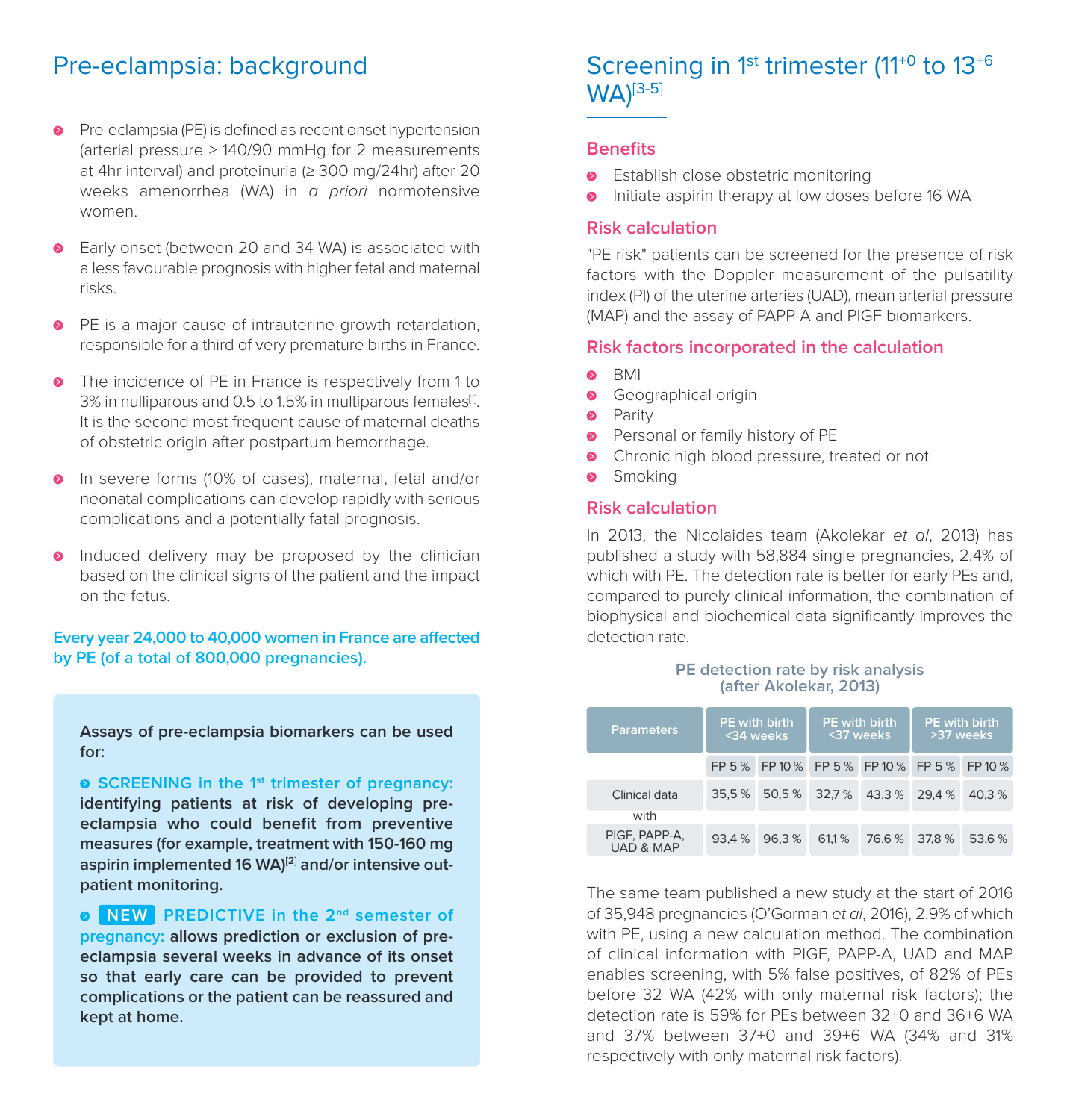## Predictive test for 2nd trimester (> 20 WA)[6-8]

#### **Benefits**

- **Reassure and keep at home patients with a > very low short-term risk (80% of patients).**
- **Early warning for patients who are likely to de-> velop the first signs of PE (headache, visual disturbances, edema, abdominal pains ...).**
- **Referral of patients with a high short-term risk > for early hospitalization or regular monitoring.**

The **PlGF** (Placental Growth Factor), produced by the placenta, is an angiogenic factor that plays a key role in the fetoplacental vascular development.

The PlGF concentration drops abnormally low **9 to 11 weeks before the occurrence of PE. >**



**Controls** 

**Patients who are likely to develop a PE Patients with a clinical PF at time of test** 

**SFlt-1** (soluble PlGF receptor) is an antiangiogenic factor. It captures the circulating PlGF that cannot be attached to its membrane receptor, thereby decreasing its proangiogenic activity.

The PlGF concentration is abnormally elevated around **5 weeks before the occurrence of PE. >**



**Patients who are likely to develop a PE Patients with a clinical PE at time of test** 

## Ratio = sFlt-1 / PlGF

The **imbalance** in sFlt-1 and PlGF concentrations is **detectable several weeks before** the clinical onset of pre-eclampsia.

The sFlt-1/PlGF ratio has a better positive predictive value (PPV) than the measurement of sFlt-1 by itself.

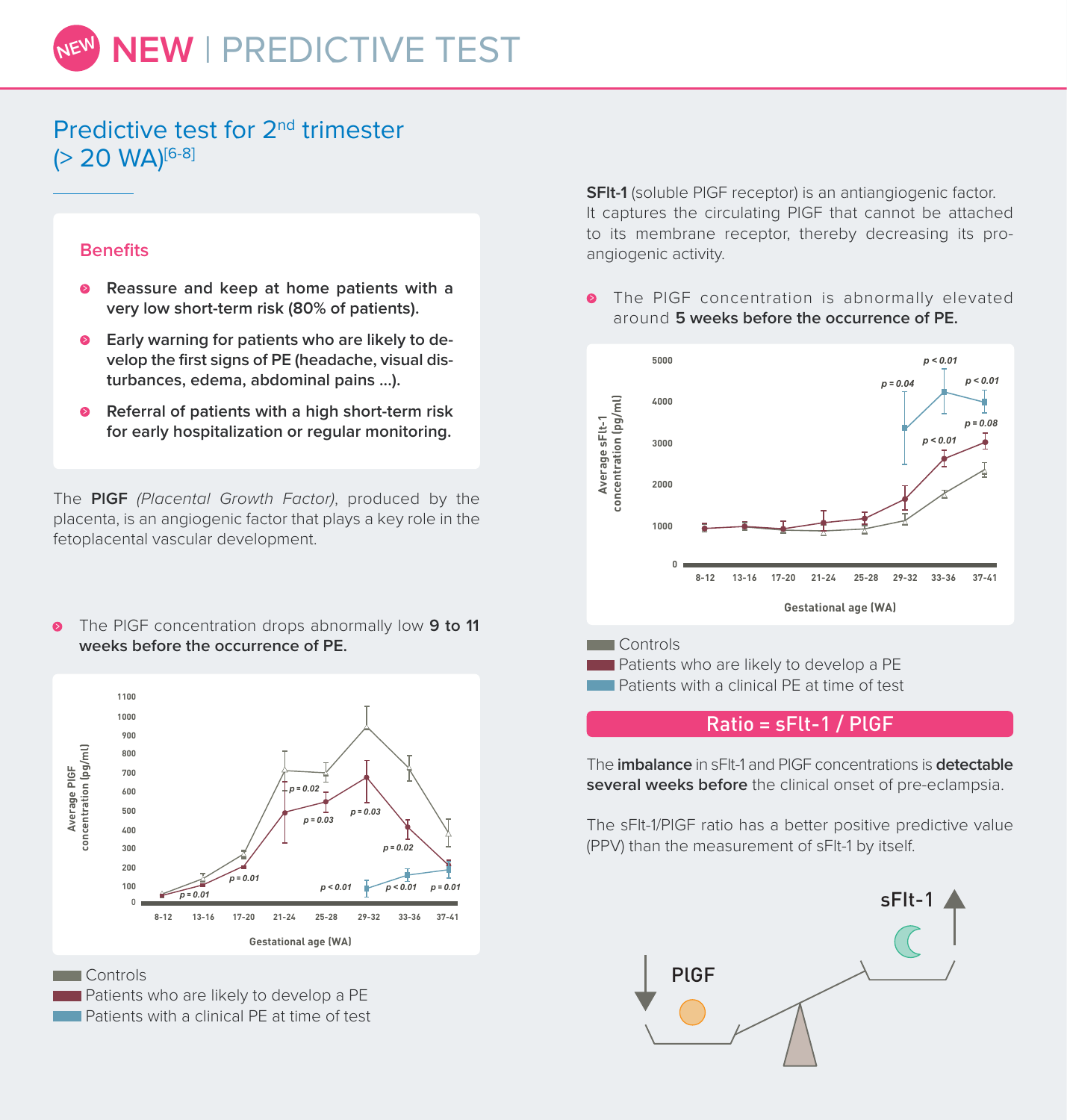# PROGNOSIS study<sup>[8]</sup>

The PROGNOSIS study is a multicentre, prospective, non-interventional, randomized, double-blind study that evaluated the short-term prediction of pre-eclampsia in pregnant women at risk of pre-eclampsia. Between December 2010 and January 2014, 1270 patients were enrolled and 30 centres located in 14 countries participated. The results were published at the start of 2016.

# sFlt-1/PlGF ratio: a decision-making aid for the clinician

A **ratio <38** is the basis for referring women to **outpatient care** with a negative predictive value (NPV) of 99.3% at one week. A **ratio ≥ 38** flags the **need for care and hospitalization of patients** at high risk with a positive predictive value (PPV) of 36.7% at 4 weeks of developing a PE.

In the presence of a warning sign, the sFIt-1/PIGF ratio alerts the clinician to possible development of pre-eclampsia.

|               | $\Omega$                                                                                                                                                                                                                     |  | 85 (< 34 WA)                                                                                                                                 |  |                                                                                                                                                                                                                                                                                                                                            |  |  |
|---------------|------------------------------------------------------------------------------------------------------------------------------------------------------------------------------------------------------------------------------|--|----------------------------------------------------------------------------------------------------------------------------------------------|--|--------------------------------------------------------------------------------------------------------------------------------------------------------------------------------------------------------------------------------------------------------------------------------------------------------------------------------------------|--|--|
| Ratio         | 110 ( $\geq$ 34 WA)                                                                                                                                                                                                          |  |                                                                                                                                              |  |                                                                                                                                                                                                                                                                                                                                            |  |  |
| NTERPRETATION | • Low risk patients<br>• Diagnosis of pre-eclampsia excluded<br>• Patients with an sFIt-1/PIGF ratio<br><38 do not have pre-eclampsia at<br>the time of the test and will not<br>develop it for at least the coming<br>week. |  | • High risk patients<br>• Diagnosis of pre-eclampsia excluded<br>at time of testing<br>• Probability of pre-eclampsia in the<br>next 4 weeks |  | • Diagnosis of pre-eclampsia<br>• The higher the ratio, the more<br>adverse is the prognosis                                                                                                                                                                                                                                               |  |  |
| PERFORMANCE   | • NPV for pre-eclampsia: 99.3% at<br>week 1<br>• More than 80% of patients belong to<br>this low risk group                                                                                                                  |  | • PPV for pre-eclampsia: 36.7% at<br>week 4                                                                                                  |  | • At threshold of 85 (if $<$ 34 WA):<br>specificity of 99.5%<br>- At threshold of 110 (if $\geq$ 34 WA):<br>specificity of 95.5% <sup>[6]</sup>                                                                                                                                                                                            |  |  |
| RESPONSE      | • Outpatient monitoring every 1-4<br>weeks depending on clinical signs of<br>patient<br>• New assay may be performed if<br>pre-eclampsia suspected<br>• A return home may be considered if the<br>patient was hospitalized   |  | • Consider hospitalization or more<br>intensive monitoring                                                                                   |  | • Hospitalization and deciding on<br>further treatment on basis of severity<br>and trend<br>• At very elevated sFIt-1/PIGF ratios<br>(> 655, if <34 weeks or > 201, if 34<br>weeks) induction of labour within 48<br>hours may be considered<br>• The care of the patient must be in<br>accordance with the recommendations <sup>[9]</sup> |  |  |

## **PREDICTIVE TEST FOR PRE-ECLAMPSIA 2<sup>ND</sup> AND 3<sup>RD</sup> TRIMESTERS (20 TO 37 WA)**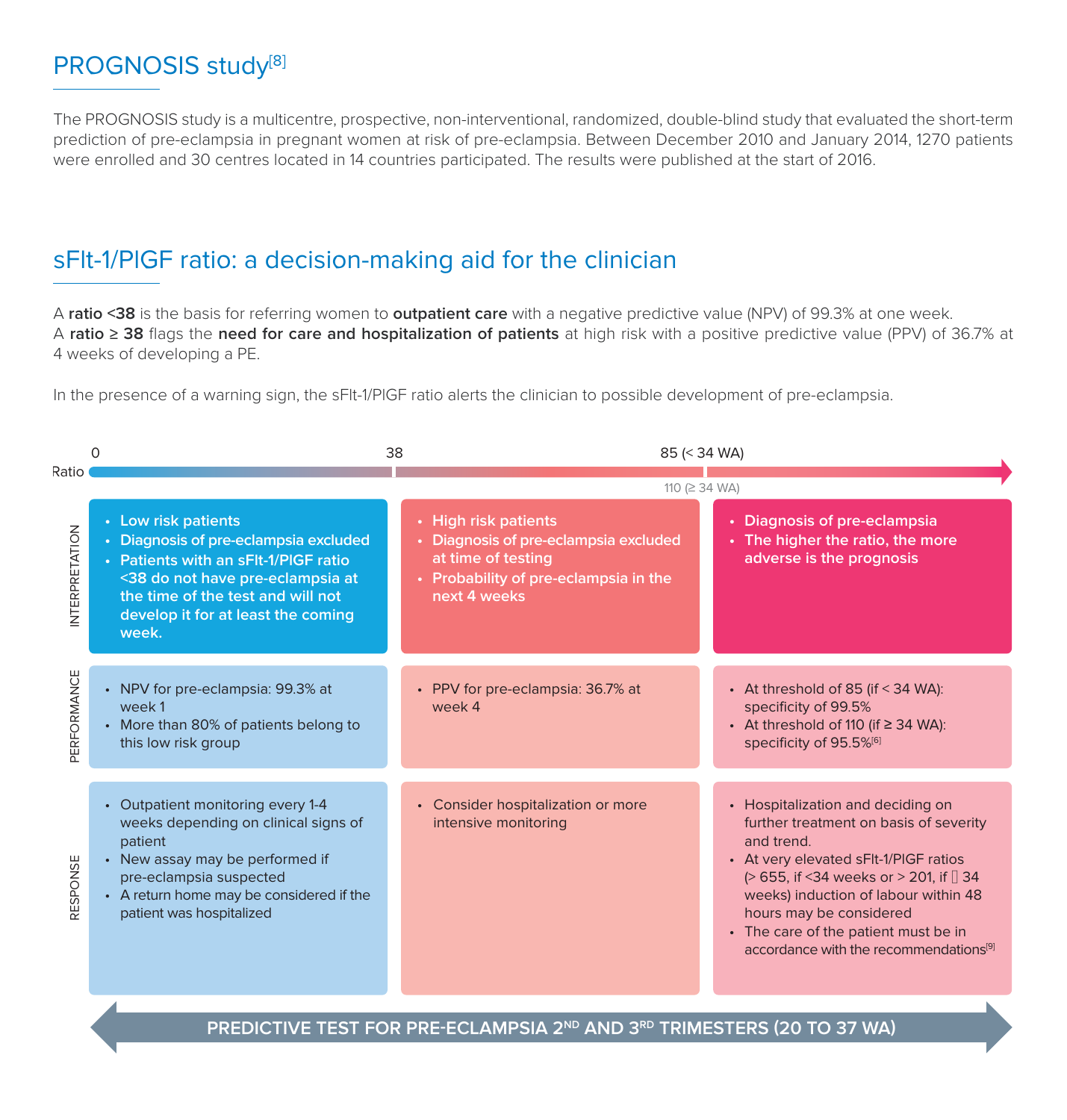

# Strategy for use of biomarkers

![](_page_4_Figure_2.jpeg)

- New onset or exacerbated arterial hypertension
- New onset or exacerbated proteinuria
- Epigastric pain
- Excessive edema
- Headaches
- Visual disorders
- Sudden weight gain
- Thrombopenia (< 100 giga/L)
- Elevated hepatic enzymes
- IUGR (suspected)
- Abnormal ultrasound result for uterine arteries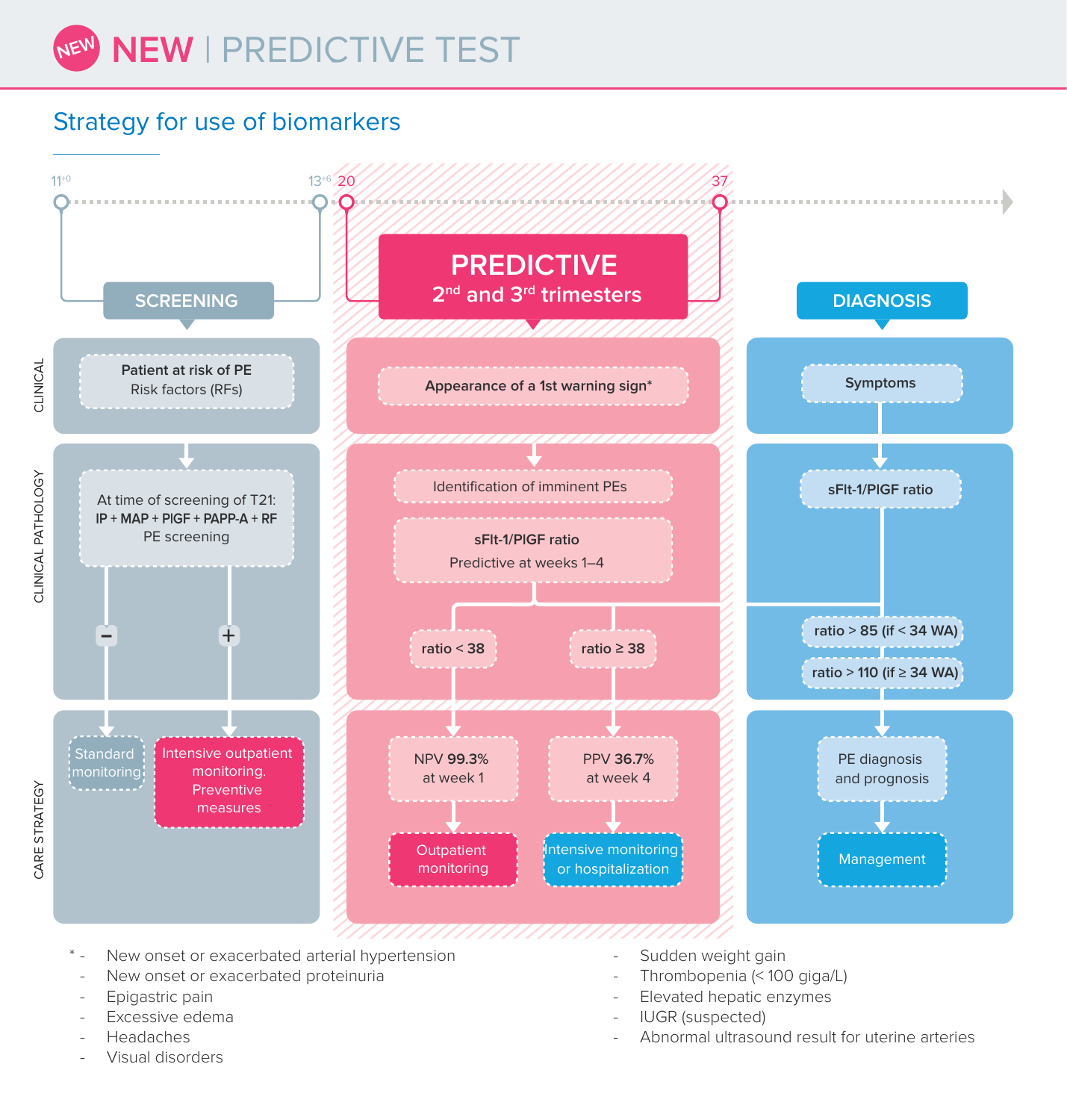## In practice

## For pre-eclampsia screening in 1st trimester

#### **Recommendation**

**PlGF and PAPP-A assay >**

#### **Sampling**

- **Between 11+0 et 13+6 WA >**
- **Blood sample: use a separate dry tube for PE screening. After removal of clot, centrifuge at high speed to separate serum. >**

#### **Storage and transport**

**Refrigerate (+2 °C to +8 °C) >**

## **Document to be enclosed with sample**

**Special information sheet for PE screening in 1st trimester to be downloaded from the online tests guide on www.biomnis.com. Biomnis Analysis Code = PECLA >**

## For the pre-eclampsia predictive test

#### **Recommendation**

**sFlt-1/PlGF assays >**

#### **Sampling**

- **Starting from 20 WA >**
- **Blood sample (2 ml): use a separate dry tube for PE screening. After removal of the clot, centrifuge at high speed to separate the serum. >**

#### **Storage and transport**

**Freeze (-18 °C) >**

#### **Information to be provided**

**It is essential to provide pregnancy dates (date of pregnancy or crown-rump length and date of ultrasound examination between weeks 11+0 and 13+6) and date of sample >**

#### **For more information**

**All information can be found in the online tests >guide on our website www.biomnis.com. Biomnis Analysis Code = TPREE**

## References

- 1. 1. Goffinet F. Epidémiologie. Ann Fr Anesth Reanim. 2010;29:e7-e12
- 2. Roberge S, Villa P, Nicolaides KH, Giguère Y, Vainio M, Bakthi A, Ebrashy A, Bujold E. Early administration of low-dose aspirin for the prevention of preterm and term preeclampsia: a systematic review and meta-analysis. Fetal Diagn Ther. 2012;31:141-6.
- 3. Akolekar R. Syngelaki A. Poon L. Wright D. Nicolaides KH. Competing Risks Model in Early Screening for Preeclampsia by Biophysical and Biochemical Markers. Fetal Diagn Ther 2013;33 8-15 et erratum Fetal Diagn Ther 2013;34:43.
- 4. Poon LC, Kametas NA, Maiz N, Akolekar R, Nicolaides KH, Firsttrimester prediction of hypertensive disorders in pregnancy. Hypertension 2009;53:812-8.
- 5. O'Gorman N et al. Competing risks model in screening for preeclampsia by maternal factors and biomarkers at 11-13 weeks gestation. Am J Obstet Gynecol 2016, in press
- 6. Levine RJ et al. Circulating Angiogenic Factors and the Risk of Preeclampsia. N Engl J Med. 2004;350:672-83.
- 7. Stepan et al. Opinion. Implementation of the sFIt-1/PIGF ratio for prediction and diagnosis of pre-eclampsia in singleton pregnancy: implications for clinical practice. Ultrasound Obstet Gynecol 2015;45:241-6
- 8. Zeisler H et al. Predictive Value of the sFIt-1:PIGF Ratio in Women with Suspected Preeclampsia. N Engl J Med. 2016;374:13-22.
- 9. Prise en charge multidisciplinaires des formes graves de pré-éclampsie (27 janvier 2009). Recommandations formalisées communes d'experts SFAR / CNGOF / SFMP / SFNN (www.cngof.asso.fr)

## **Glossary**

- UAD : Doppler ultrasound of uterine arteries:
- RF : Risk factor
- FP : False positive rate
- MAP : Mean arterial pressure
- PAPP-A : Pregnancy-Associated Plasma Protein-A
- PE : Pre-eclampsia
- PlGF : Placental Growth Factor
- WA : Week of amenorrhea
- sFlt-1 : fms-like tyrosine kinase 1 (soluble fraction of type VEGF receptor (VEGF-R1))
- VEGF : Vascular Endothelial Growth Factor
- PPV : Positive predictive value
- NPV : Negative predictive value